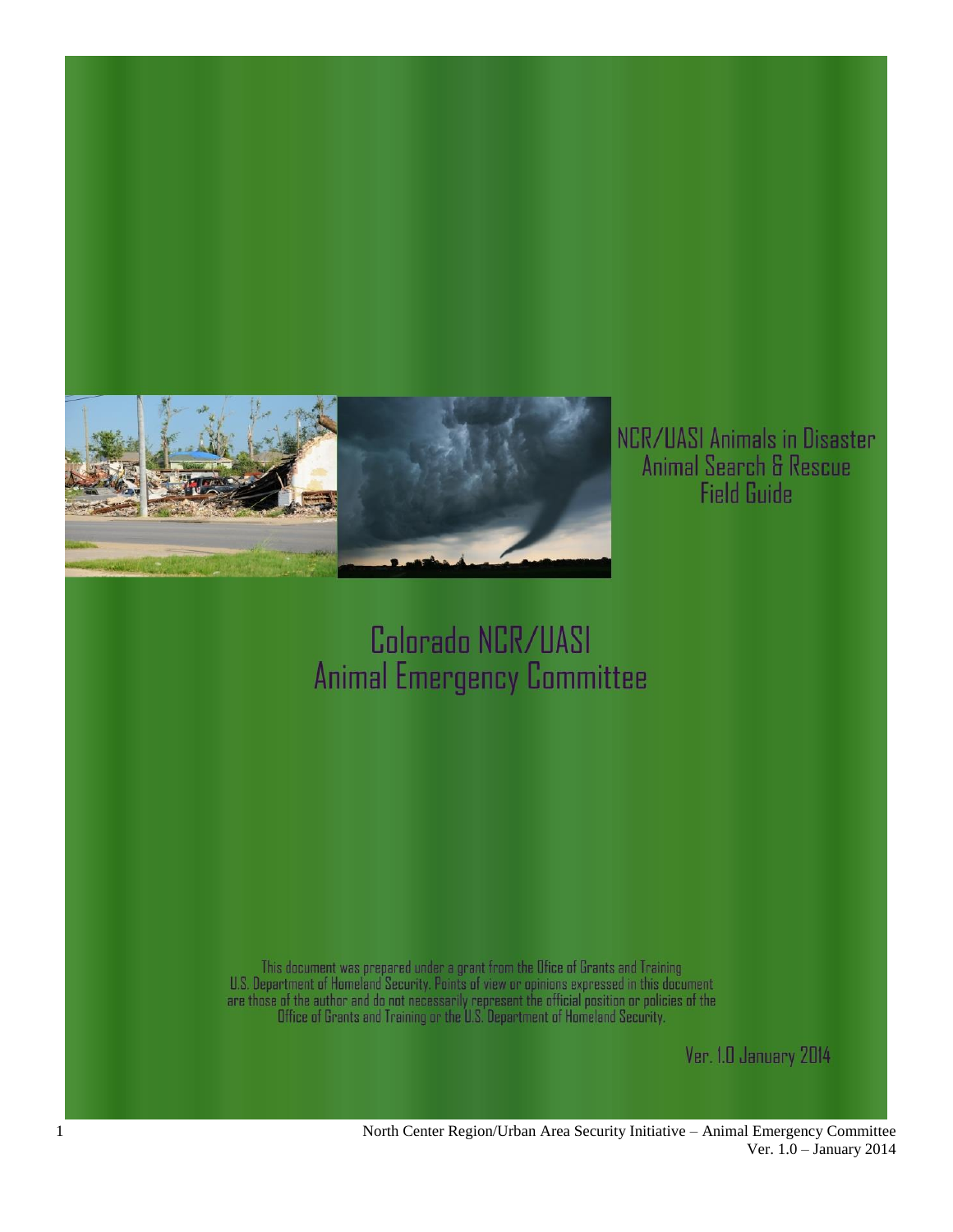# Animals in Disasters Animal Search & Rescue Field Guide

Ver. 1.0 – January 2014

# Colorado NCR/UASI Animal Emergency Committee

This document was prepared under a grant from the Office of Grants and Training, U.S. Department of Homeland Security. Points of view or opinions expressed in this document are those of the author and do not necessarily represent the official position or policies of the Office of grants and Training or the U.S. Department of Homeland Security.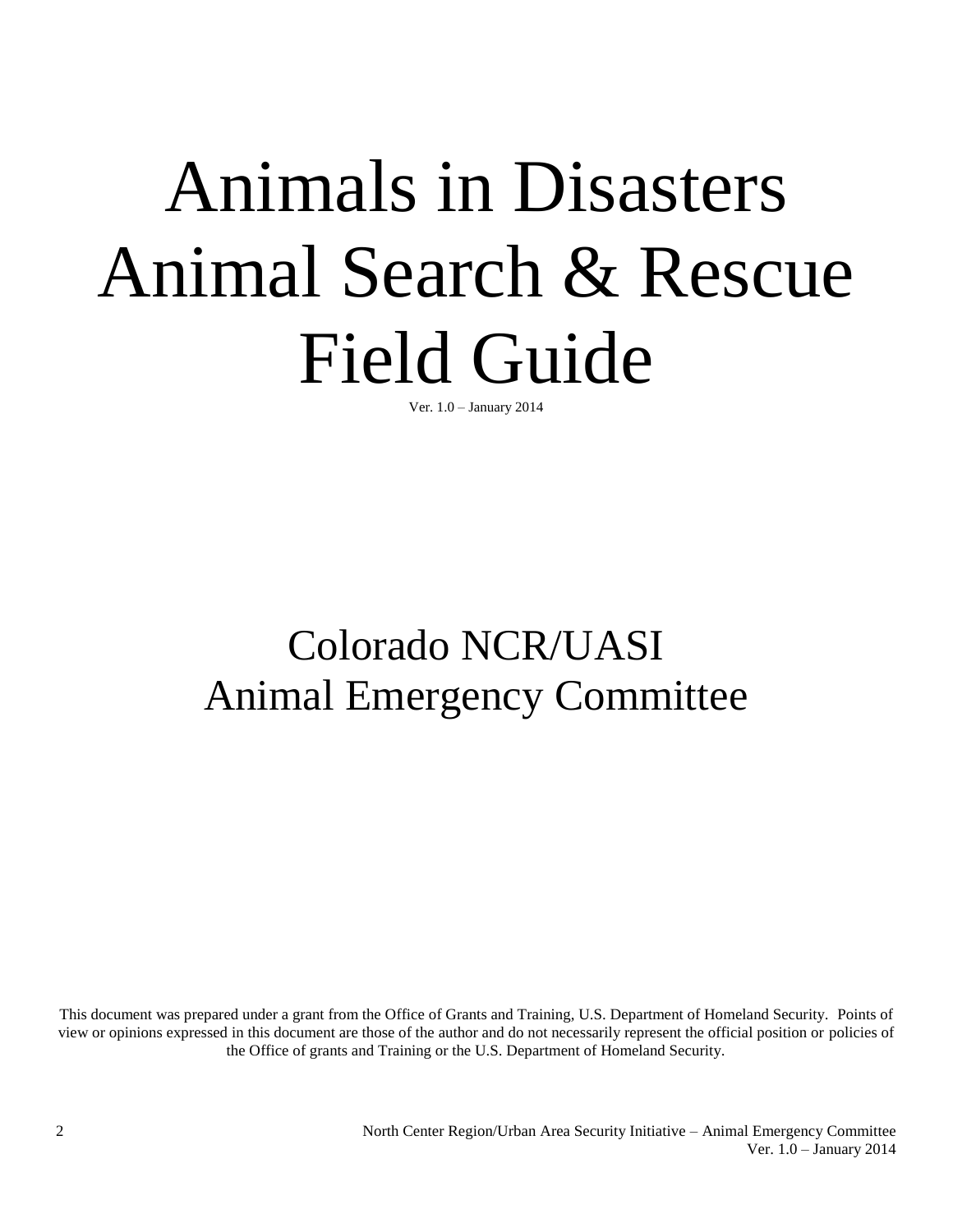#### **Table of Contents**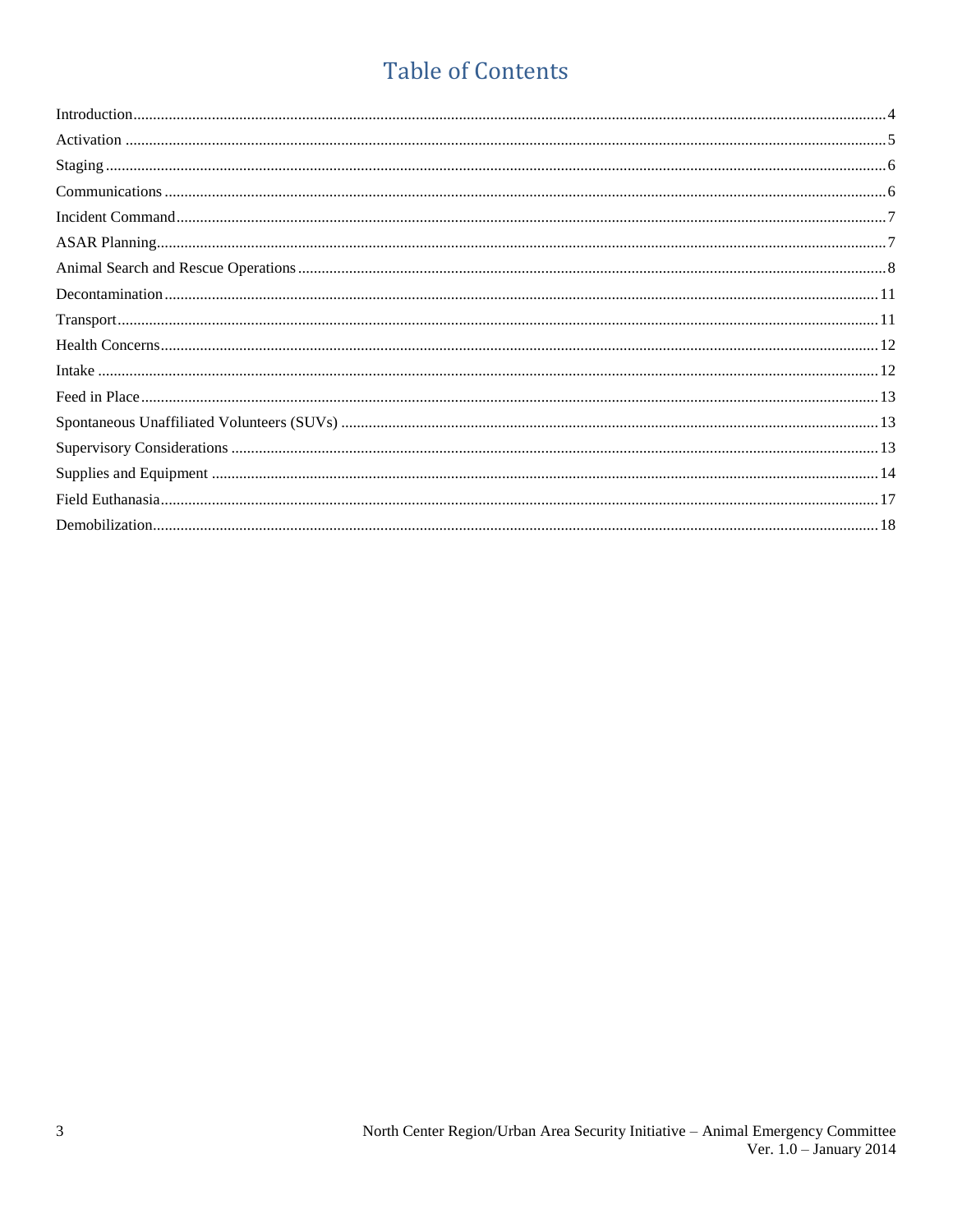#### <span id="page-3-0"></span>**Introduction**

All emergencies are local and therefore the local agency always has the option and latitude to respond to emergencies involving animals in the way and method that best suits the entity involved.

This document is meant only to provide some quick guidelines and suggestions to local animal control agencies or others who are designated to take responsibility for animal issues during an emergency or disaster by identifying key points and critical issues that will be useful to the first responder and his/her agency during the initial stages of an emergency.

Flexibility and adaptation are critical during emergency situations. If the field guide or existing policy and procedure does not make sense for the situation, do what works. If you don't have the ideal supplies and equipment, adapt to what you do have available. Sometimes it is a matter of doing the best that you can with what you have available.

Anticipate chaos. In the early stages of an event, high energy, high volume, and high stress will create frustration, frayed nerves, and short tempers. Chaos is part of the response and in no way indicates failure or sub-standard performance. If there wasn't chaos, it would not be an emergency.

If your team is working under an Incident Management Team (IMT) or other organization that utilizes ICS forms, the ASAR/Evacuation Group Supervisor (AEGS) should fill out an ICS201 upon arrival and provide the completed form to the Animal Response Branch Director who will pass it on to the ICS Command and General Staff.

The ICS201 is used to gather initial size-up information on the situation, including health and safety concerns, current and future objectives for ASAR/Evacuation operations tactics, and provide an initial organizational chart and a first inventory of available resources.

After the initial size-up, the ASAR/Evacuation Group Supervisor should complete an ICS214 form for each operational period or shift and provide the ICS214 form to the Animal Response Branch Director. The ICS214 form is intended to capture notable activity for the shift as well as resources utilized.

The Animal Response Branch Director (ARBD) should complete an ICS204 for each operational period and provide this form to all Group Supervisors in the operation. The intent of the ICS204 is to provide assignments and special instructions for the work of the day.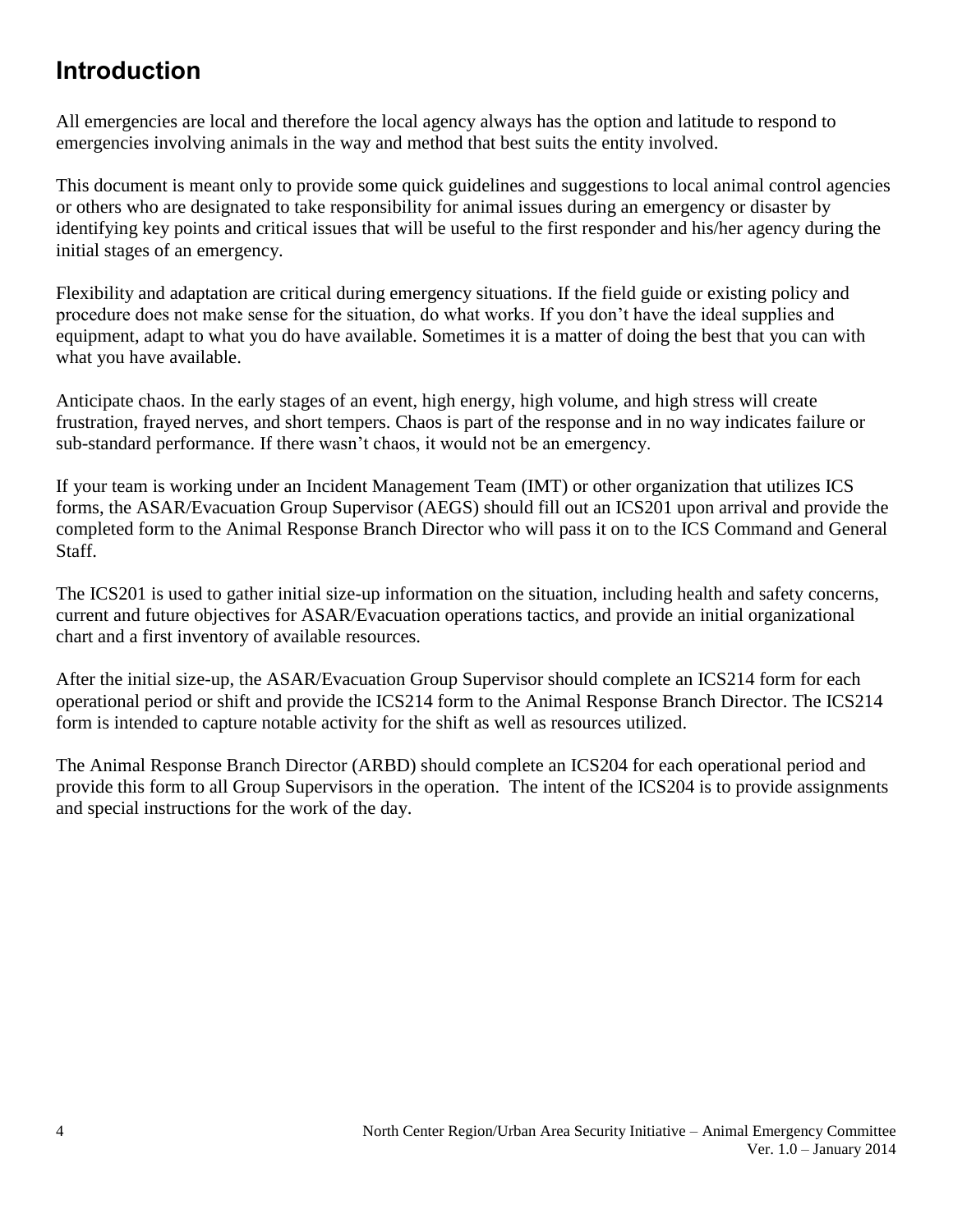#### <span id="page-4-0"></span>**Activation**

At the request of the chain of command and/or incident command, animal control staff or county/community animal response team (CART) leadership should begin the process of preparing for animal search and rescue (ASAR) and evacuation operations whenever they know that evacuation orders are imminent or have already been issued.

- If evacuation orders are contemplated, put the ASAR team on stand-by;
- If evacuation orders have been given, determine what locations have been (or will be) designated for animal emergency shelters and animal rescue intake;
- Notify ASAR team members of the location/address (or multiple locations/addresses) where ASAR personnel should stage human, equipment and vehicle resources;
- Confirm the capacity of staging locations to stage human, equipment and vehicle resources. If necessary, designate multiple staging locations – however note that this will increase ASAR management requirements and complexities;
- Appoint an animal control staff member, or qualified CART member to serve as the ASAR/Evacuation Group Supervisor and send that person to the staging site to manage the operation. The ASAR/Evacuation Group Supervisor will serve as a liaison between Incident Command (the Animal Response Branch Director if the existing system has one), the ESF 11 desk at the EOC, local law enforcement, animal control dispatch or law enforcement dispatch, and the emergency animal sheltering team(s);
- Appoint an animal control staff member or a qualified CART member as the Staging Manager(s) at the designated staging location;
- Instruct animal control and CART members to transport and stage human resources, equipment and vehicles at the appointed staging location(s);
- The ASAR/Evacuation Group Supervisor will establish a communication plan for use between the ASAR Teams, the Group Supervisor, and the animal control/law enforcement dispatch center (exchange phone numbers, radio frequencies, etc.);
- The ASAR/Evacuation Group Supervisor will establish a communication plan for use between Incident Command, the EOC/ESF 11 desk, local law enforcement, the Animal Sheltering Group Supervisor and the animal control/law enforcement dispatch center (exchange phone numbers, radio frequencies, etc.);
- ASAR team members will wear their designated identifying uniform and will wear their group ID badge. Their vehicles should be identified with a magnetic door placard or a dashboard placard;
- All personnel activated to the ASAR Staging Area(s) will check in with the ASAR/Evacuation Group Supervisor or his/her designee and will sign in on official sign in sheets;
- An accountability system should be utilized to dynamically track resources. This can be as simple as a spreadsheet that itemizes resources and provides an "assigned" and "returned" status and date to each item;
- Responders should be reminded to bring 24-48 hours of self-care supplies including food, water, medications, change of clothes, etc. so that they can be self-supporting until such time as first responder support can be established;
- If a responder lives within the evacuation area or in an area that potentially will be impacted by the event, the must have their personal situation well in order (family, pets, important personal property) already evacuated or left in the care of a responsible adult.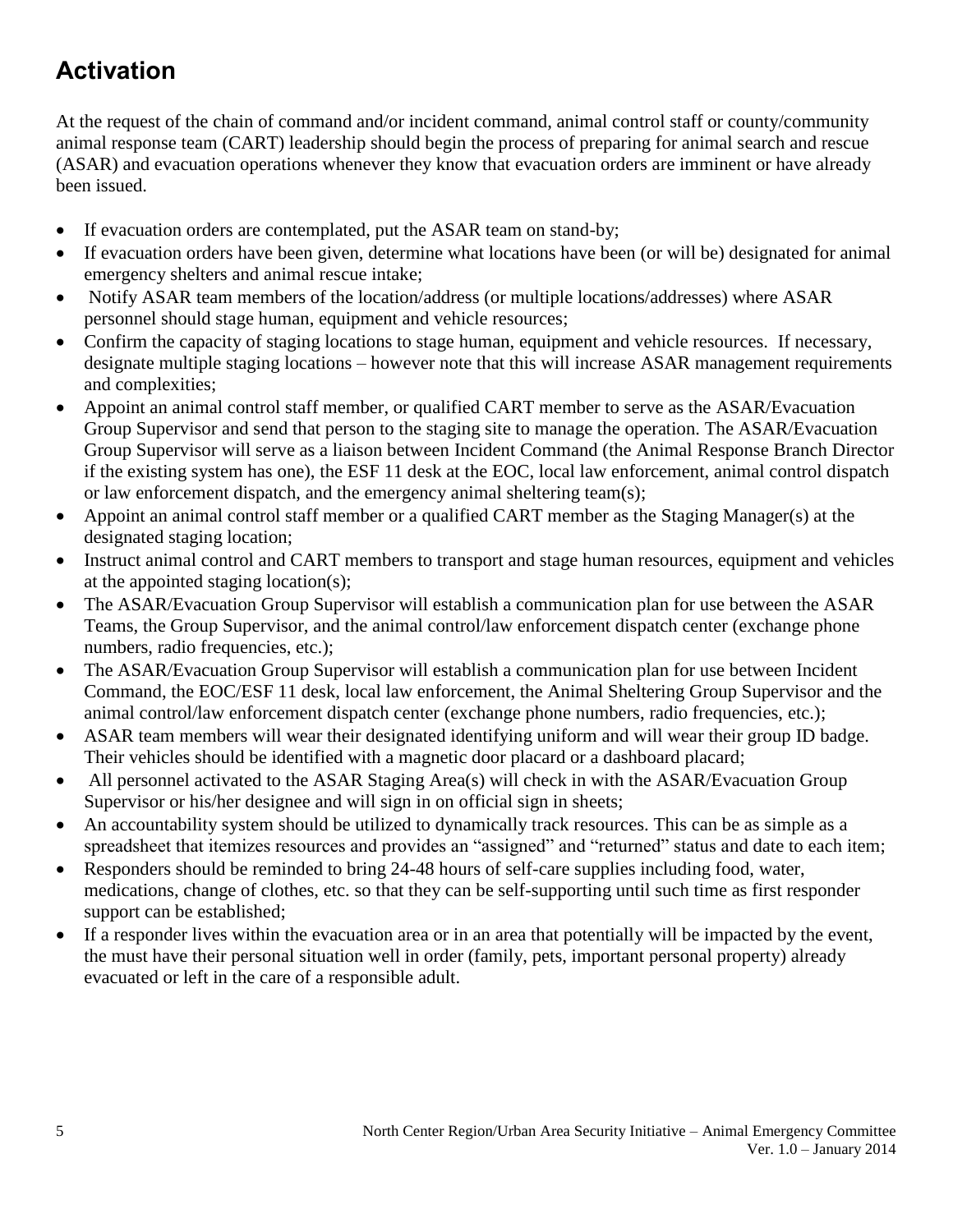## <span id="page-5-0"></span>**Staging**

- When ASAR operations are requested it is optimal if ASAR resources can be staged in a location that makes coordination with animal control dispatch and animal emergency sheltering most efficient. The ASAR Staging location should be chosen for ease of access, egress, communication capabilities, and ease of deployment;
- ASAR Staging kits (or "Go Boxes") should be set up pre-response and should contain appropriate ICS forms (204's, 214's, etc.), informational documents, impound forms and ID tags, local maps, street guides, the ASAR Field Operation Guide, and contact lists (with email and phone numbers of EOC, major agencies and departments);
- ASAR personnel must sign in upon arrival (and sign out upon leaving) and must also complete a volunteer waiver form if one is not already on file with the designated ASAR/Evacuation Group Supervisor;
- Assign/Designate an Animal Search and Rescue/Evacuation Group Supervisor (ASRGS) (member of animal control staff or CART leadership) to manage the operation of the ASAR effort;
- Assign/Designate an ASAR Staging Manager to manage the operation and safety of the ASAR Staging location(s);
- The ASAR/Evacuation Group Supervisor should immediately start an on-going Supervisor's Log (ICS214) to track unusual incidents; note procedures that may need to adjusted, or keep track of miscellaneous ideas and suggestions for future use. Communication should also be tracked, including updates, incoming requests, etc. with a time stamp;
- Identify and assign team leaders for each ASAR Team;
- Identify communication flow and/or chain of command (ICS structure);
- If ASAR staging is projected to have a duration of more than a few hours, consider ordering port-a-potties if other sanitary facilities are not available;
- Identify and assign safe ingress and egress to the staging area for both vehicles as well as personnel and mark these clearly with signage and cones if available;
- Identify and assign parking areas that allows for safe ingress and egress of the staging area for all vehicles and trailers. Utilize flagging or crime scene tape to rope off, separate, and mark areas as needed;
- Post large signs to name/designate the established areas;
- Establish cache locations and inventory/record quantities for unassigned equipment;
- Requested shared resources if needed (i.e. sheltering trailers);
- Place tarps, plastic sheets, etc. over unused equipment. Use ropes and duct tape to secure tarp covered caches from wind and weather;
- The ASAR/Evacuation Group Supervisor will need to begin immediate planning for shift relief including the Group Supervisor position and field veterinary support if applicable. Nobody should be allowed to work more than a 12-hour shift;
- Staffing assignments will need to considered and planned for any overnight shift work and necessary overnight accommodations (cots, blankets, access to restrooms, security, etc.). Typically, this can be coordinated with Red Cross personnel;
- The ASAR/Evacuation Group Supervisor will need to determine and post a briefing schedule a time to brief the arriving shift, and periodic shift briefings to keep staff and volunteers apprised of the situation.

#### <span id="page-5-1"></span>**Communications**

 ASAR Teams should have a variety of methods for communicating among themselves, the ASAR Group Supervisor, animal control dispatch, the emergency animal shelter and other first responders. These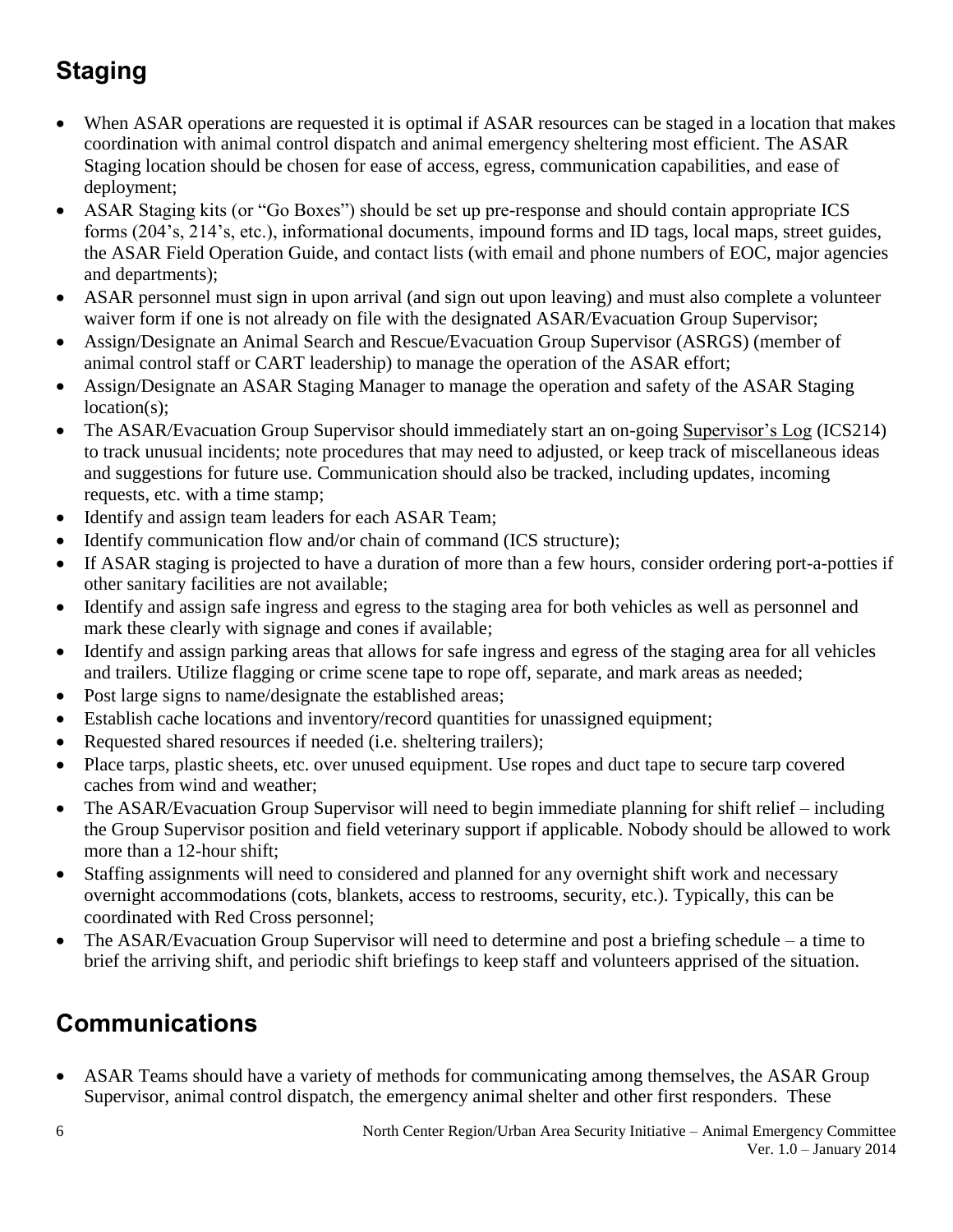methods can and should include radios, cell phone calls and text messaging. This communication plan should be written, copied and distributed amongst the teams at the Staging Area;

- The communication plan identifying designated devices and methods for communicating, assigned radio channels, designated cell phone/telephone numbers and text messaging identifiers should be written before field assignments are made;
- The ASAR communication plan should be coordinated with the overall incident response communications plan to avoid radio frequency or designated cell/phone number conflicts or interference;
- ASAR/Evacuation Group Supervisor, ASAR Teams, animal control dispatch and the animal emergency shelter should be familiar with the communications plan, have copies of that plan and utilize the plan as instructed;
- ASAR Team position reports should be made to ASAR/Evacuation Group Supervisor on a designated time cycle as a part of their mission assignment and the ASAR Teams should periodically report to ASAR/Evacuation Group Supervisor based on that reporting cycle. (Note: It may be easier to maintain safety checks or welfare communication between teams and the ASAR/Evacuation Group Supervisor if the communication is initiated by the ASAR/Evacuation Group Supervisor at predetermined intervals;
- Emergency communication triggers, (i.e code words) should be predefined, along with expected actions to occur when codes are used. Code words may be utilized when sensitive communications are needed and Teams wish to avoid broadcasting publically such as in the case of human mortality, large scale animal mortality or situations that may have criminal or other legal implications.

#### <span id="page-6-0"></span>**Incident Command**

- ASAR/Evacuation operations will reside under the ICS Operations Section;
- ASAR will usually report up through ICS to the Animal Response Branch. However, it is possible that in some instances, ASAR may be attached to the Human Search and Rescue Operations Branch and may act as independently dispatched ASAR Teams within the SAR Operations or tasked to support USAR/SAR Teams in the field. Assignments will be coordinated by the Animal Response Branch Director at the Incident Command Post.

#### <span id="page-6-1"></span>**ASAR Planning**

- ASAR Planning should be conducted in advance of mission assignments and should be coordinated with Incident Command and the EOC to assure a coordinated effort;
- ASAR Planning will utilize maps, street guides and other appropriate documents to identify, assign, and document search areas;
- ASAR Plans should incorporate specific discussions as to the term of the plans, when will they begin, and when will they end;
- Decisions to terminate ASAR missions should documented in ASAR Plans with supporting decisions to terminate ASAR activity, appropriate ASAR and ICS management approval and date of termination;
- ASAR Plans should contain a demobilization guide that includes instructions for the appropriate collection, collation, and distribution of forms, records, and information.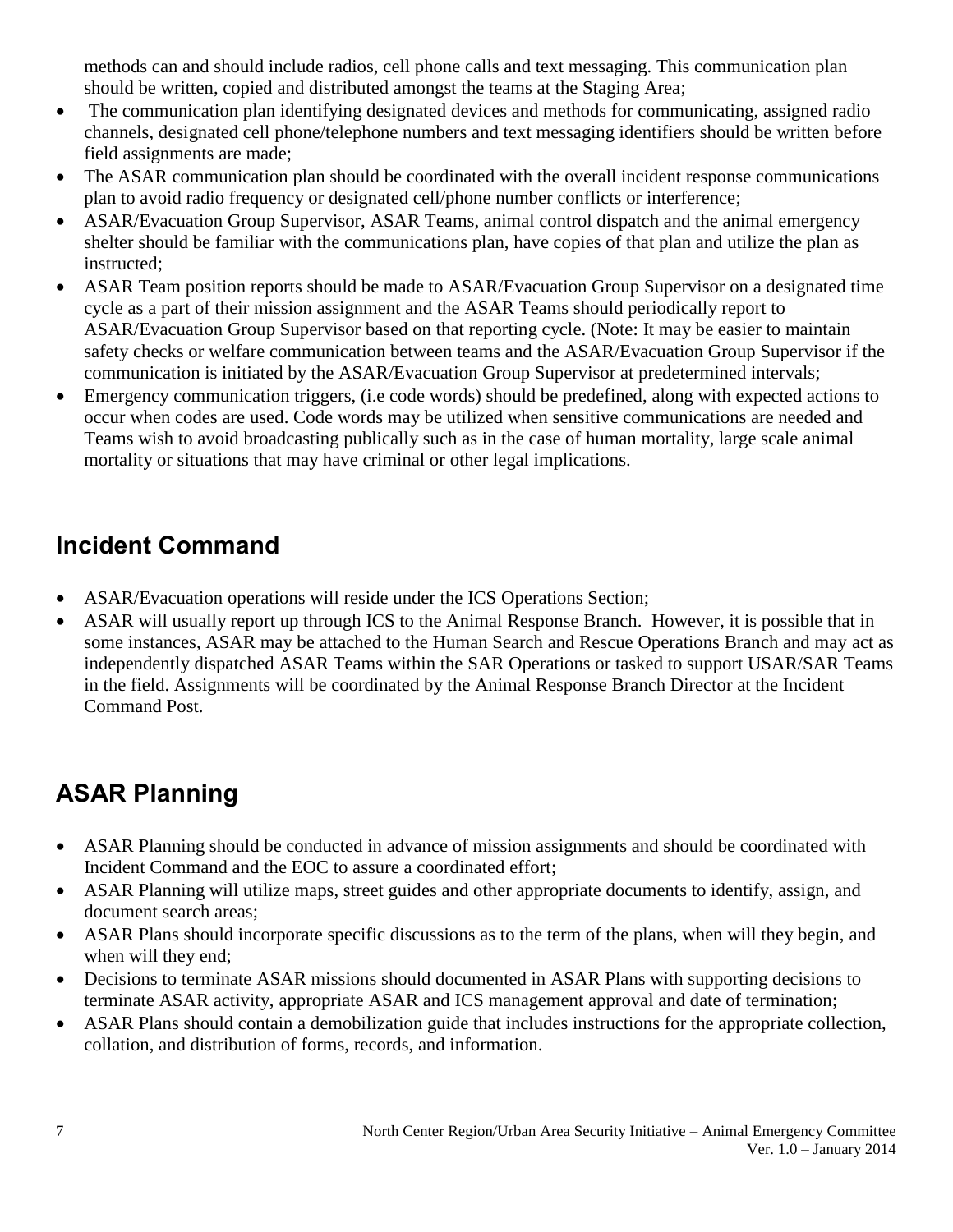#### <span id="page-7-0"></span>**Animal Search and Rescue Operations**

- An ASAR Team is any mobile resource used to conduct ASAR operations;
- ASAR Teams should have appropriate personnel, equipment, skills and fuel to accomplish mission assignments safely;
- ASAR Teams will carry appropriate pre-approved credentials to access restricted/evacuation zones or will have appropriate law enforcement or designated first responder escorts;
- Under no circumstances will ASAR Teams enter restricted zones without proper permission and/or credentials;
- ASAR Teams will be dispatched out of either the dispatch center of the local Animal Control Office or out of a dispatch center established specifically for ASAR tasking;
- ASAR Dispatch will utilize standardized forms for ASAR requests and collect a standardized set of information regarding the request for dispatch. ASAR dispatch documentation should be organized and filed for reference during and after the incident;
- ASAR Dispatch for owner requested rescue will often require homeowner permission to access the property in order to reach the animal. A system will be set up at an appropriate location such as ASAR Dispatch to document resident's requests for service. This documentation should include owner's information, address, specific location(s) on the property where animals are likely to be found and types of animals, permission to access property and the means to do it, i.e., keys, security code, etc. In addition, documentation of the return of keys, and what was done with the animals should be maintained as should the current location of the animal(s) owner;
- ASAR Teams will have and will utilize maps, street guides and other appropriate documents to identify and document areas searched and points where animals are loose, in distress, picked up or fed in place. GPS units are recommended for capturing exact locations for documentation and transfer to operations maps;
- When animals are sighted, the ASAR Team should follow their mission assignment with regard to capture, rescue, transport, "feed in place" or other actions and act and document accordingly;
- ASAR Teams should create and execute documented search and rescue action plans and report to the ASAR/Evacuation Group Supervisor or appropriate incident commander the area searched, search results and identify any hazards encountered afterward and as necessary for safety;
- ASAR Teams should maintain communications with the ASAR Group Supervisor or his/her designee until released;
- Marking of cleared and evacuated houses, buildings, etc. should be predetermined and coordinated with other search operations, i.e. human SAR;
- ASAR Search Areas will differ depending on whether the evacuation zone is rural, suburban, urban or metropolitan in nature. Search area planning should take these variables into account and search areas should be sized into areas that can be covered in  $2$  hour  $-3$  hour periods. The number of search areas sized by the time factor will provide a general level of resources needed to accomplish the search area plan;
- Search Patterns:
	- o Rural define areas by geographic landmarks (rivers, ridges, bodies of water, etc.) or established roads visible on available maps or GPS waypoint marking (the latter requires GPS technology both in planning and in the field);
	- o Suburban define areas by geographic landmarks (rivers, ridges, bodies of water, etc.) or established roads visible on available maps, residential community boundaries or other human made border delineations;
	- o Urban/Metro define areas by roads, streets, residential area boundaries or specific building addresses. **Note that urban or metro ASAR searches of high occupancy buildings will be coordinated with human SAR and law enforcement searches. Law enforcement escorts**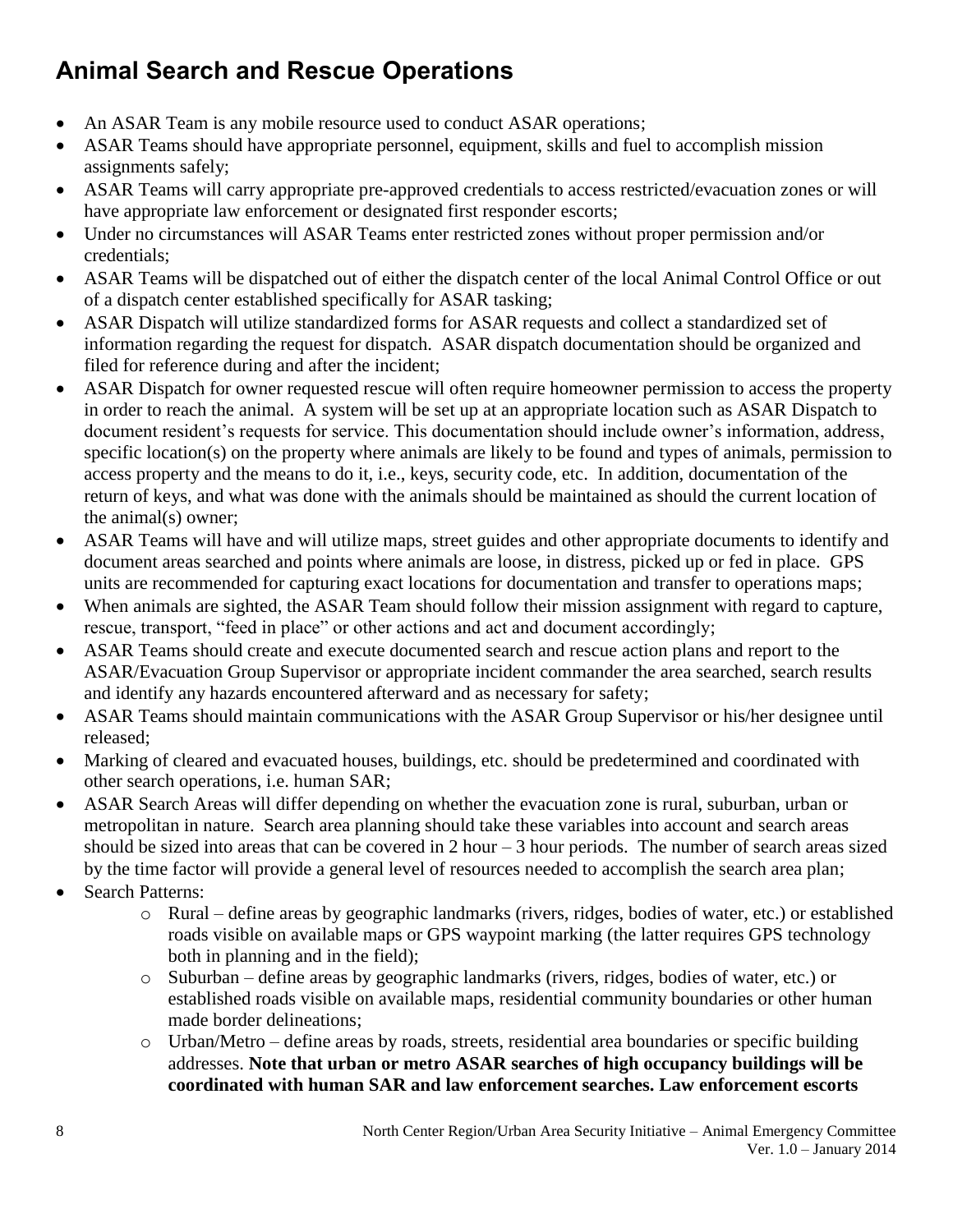#### **may be required dependent upon neighborhood issues, i.e. known gang areas, heavy drug activity, etc.**

- Recording coverage: ASAR Teams should keep track of areas covered and what was accomplished. Area coverage should be documented with appropriate ICS Forms for field work to include ICS204, ICS214 forms and area maps. If available GPS handhelds can be utilized to record waypoints, routes and other information that can be downloaded at a later time.
	- o Locations and numbers of animals left in place for any reason should be documented with GPS coordinates or on maps with the reason the animal was left in the field. When possible, documentation should be left or buildings marked to alert other searches to the presence or absence of animals;
	- o Notations regarding follow-up for "feed in place efforts" or additional attempts to capture and retrieve should be noted;
	- o Injured animals that cannot be secured or captured should be noted in the field and this information should be conveyed post ASAR mission to the ASRGS or ICS Management;
	- o Locations of unsafe areas and details regarding the situation should be documented and provided to the ASRGS or ICS management ASAP (i.e. downed power lines, live power lines, gas lines, structural damage, debris collections, open wells, rising flood or swift-water conditions, obstructed roadways, sudden and unexpected encroachment of dangerous conditions, dead animals or deceased humans, etc.).
- Field Triage: Triage entails rapid examination followed by classification of a patient according to the urgency of treatment needs. The triage process requires an organized approach to multiple patients to ensure the most critical animals are identified and normalized first. Triage is based on two key points:
	- o The immediate medical needs of the patient;
	- o The available medical resources (facilities, equipment, personnel, and time).

For injured animals located in the field *that can be safely captured* apply basic triage categorizations:

- o GREEN "Likely to survive regardless if care is administered or not;"
- o RED "Critical: may survive if lifesaving measures are administered";
- o BLACK "Dead or likely to die;"
- o Provide first aid as required. Obtain an estimate of the number of animals that can be transported and confirm that veterinary resources can handle that volume. Consider whether RED animals can realistically be saved and whether available rescue, transport and veterinary resources should be concentrated on GREEN animals;
- o Assess whether living BLACK animals require field euthanasia and follow Field Euthanasia protocols to assure a humane animal death;
- o Inform the transport unit and the receiving veterinary professionals on the type of the animals, number of animals, nature of injuries and cases of suspected or confirmed contamination;
- o Document all information.
- Animal capture: Wear gloves and safety glasses when appropriate. Carry a control pole as a safety tool even if it is not utilized as a capture tool. Utilize blankets, towels, pillow cases, leashes or other soft capture tools to secure injured animals whenever possible. Utilize capture poles on dogs when necessary. Capture poles are not recommended for cats;
- Uncatchable animals: Animals located but not catchable or purposefully left to shelter in place should be documented as to location (street address, road location, GPS coordinate), description, numbers, possible injuries and any other available information. This documentation should be passed to ASAR/Evacuation Group Supervisor or ICS Management upon return from the ASAR Mission;
- Injured Animals: Do not attempt to capture or handle any injured animal if doing so risks your safety or the safety of others. Muzzle all injured animals using manufactured muzzles, leashes, gauze or other means of safely securing the animal's mouth. Use blankets, towels, pillow cases, leashes or other soft capture tools to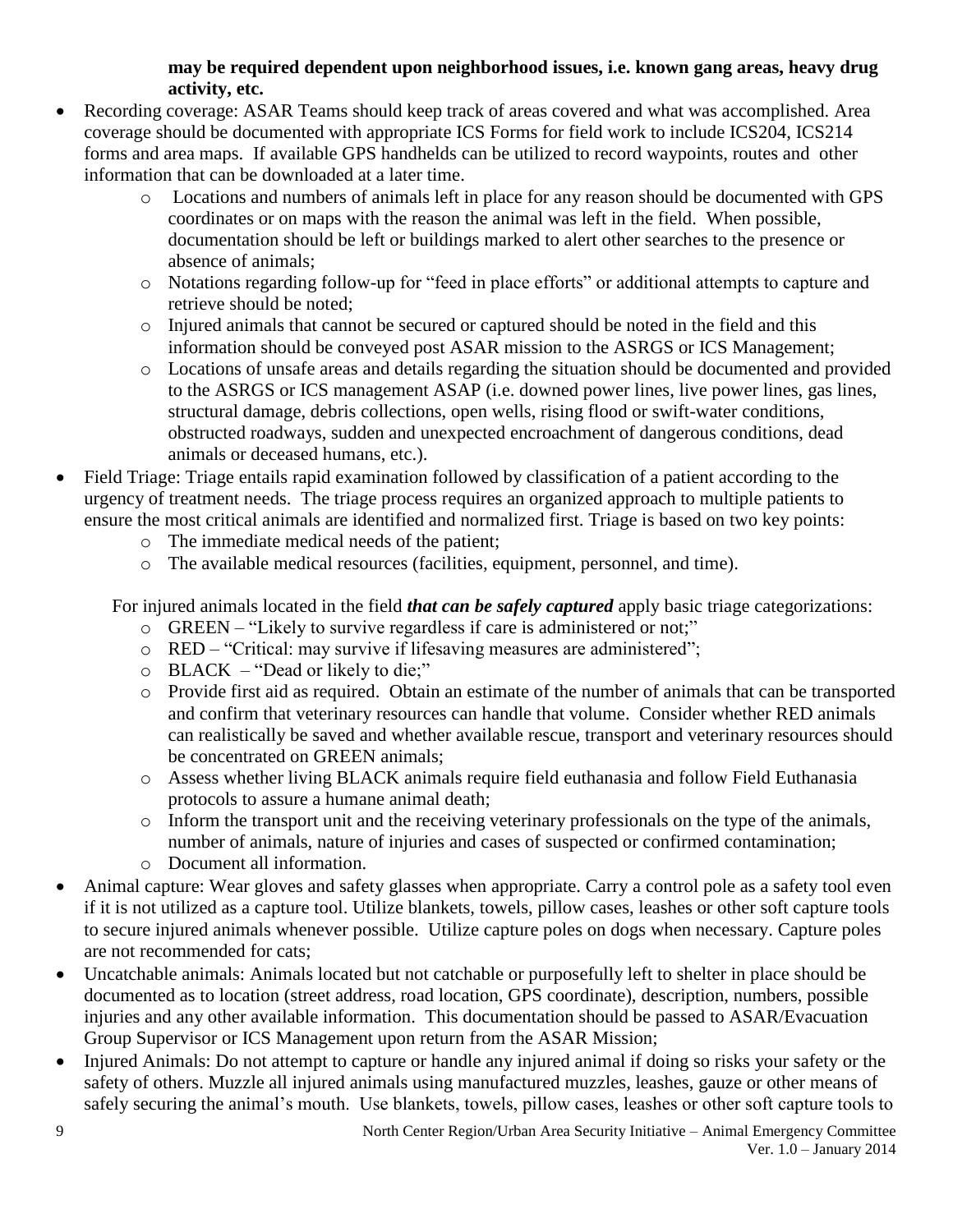secure injured animals if possible. Utilize capture poles on dogs when necessary. In general, do not attempt to treat the animal's injuries in the field except to address life threatening blood loss – in which case apply pressure but do not attempt a tourniquet. The animal's best chance of survival is quick packaging and transport to a veterinary professional for emergency care. However, if a simple, non-invasive, quick intervention can save an animal that may perish before transport is complete, then it should be considered; Field animal identification and documentation:

- o ASAR Teams will document all animal contacts in the field on proper forms and cross-reference those forms with the placement of field animal identification on the animal. This identification may be:
	- Water-proof paper collars;
	- In-field-photos with animal specific information attached;
	- Non-toxic paint to create a unique animal identifier;
	- Other appropriate, safe and effective methods of temporarily providing identification for the animal;
	- Large animals should be field identified with livestock "rump" tags or non-toxic paint on rumps or shoulders. Identifiers should be unique numbers cross referenced with field paper documentation;
- o If owner collars and tags are removed and/or discarded for decontamination of the animal, information from owner collars and tags should be documented and re-associated to the animal throughout the process in order to facilitate reunification of animals and owners.
- If ASAR Teams encounter humans in need of assistance they should report the situation and its detail back to the ASAR/Evacuation Group Supervisor or directly to human search and rescue operations or incident command so that appropriate action can be taken;
- ASAR Team decisions to cut fences or to release animals previously secured in buildings or corrals or to otherwise impact a property owners personal property must be supported through pre-approval by owner or, in cases of urgent need, by the approval of the Animal Search and Rescue Group Supervisor, Law Enforcement or ICS Management. Cutting of fences or release of previously secured animals should not be taken lightly as unsecured animals may put subsequently first responders, evacuees or other animals in danger;
- ASAR Teams will contact the ASAR/Evacuation Group Supervisor, Animal Sheltering Group Supervisor or Intake Team Leader 15 minutes prior to ETA with rescued animals or return to base at the completion of a mission assignment;
- The ASAR/Evacuation Group Supervisor will calculate ASAR personnel hours from sign-in/sign-out sheets;
- All paperwork will be turned over to the ASAR/Evacuation Group Supervisor. The ASAR Group Supervisor will arrange for documentation to be delivered to appropriate personnel for staff and volunteer time tracking;
- The ASAR Group Supervisor will assure that the proper agency is notified and provided with a list of items that are needed to re-stock the ASAR Team with what is needed to replenish the established inventory.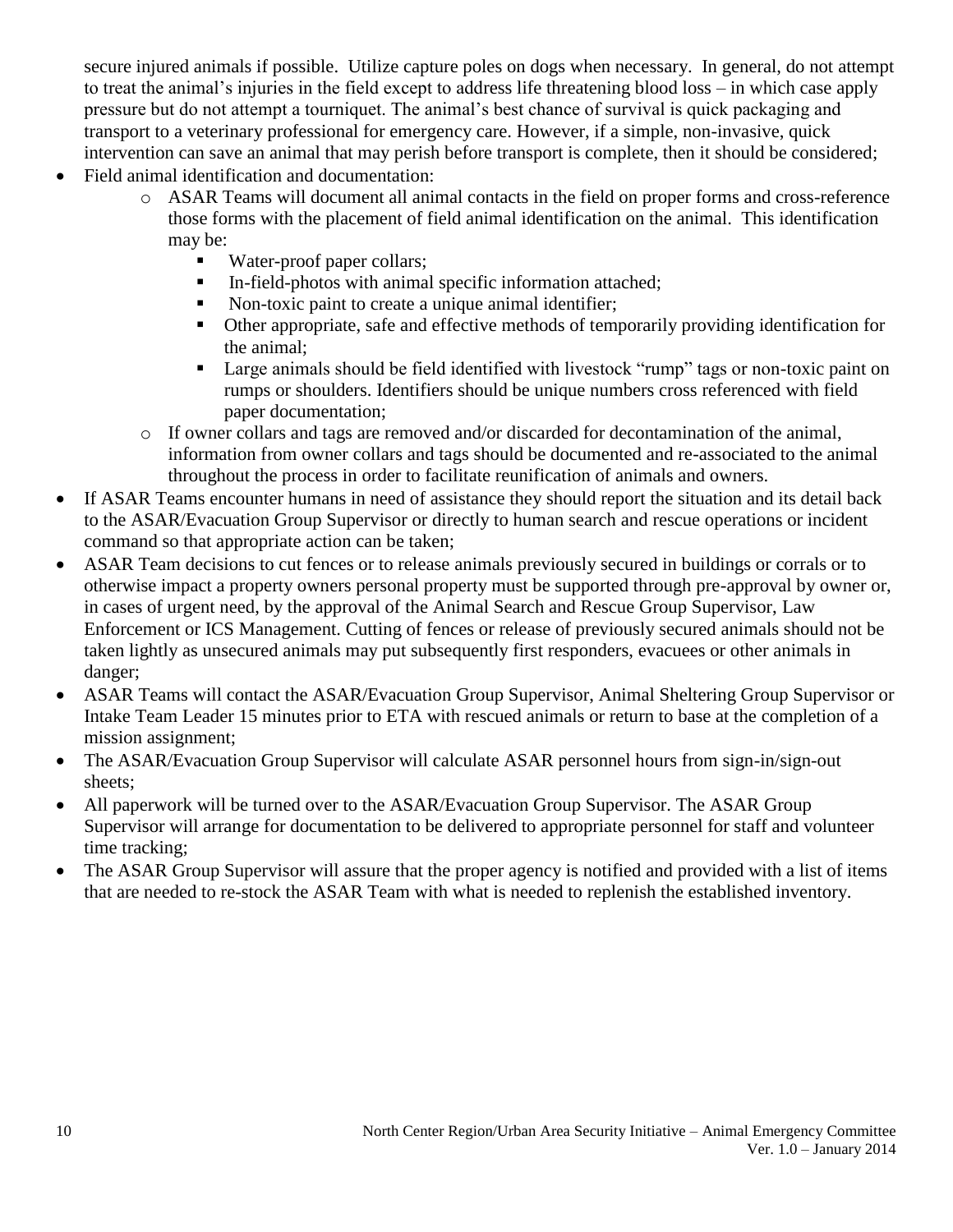#### <span id="page-10-0"></span>**Decontamination**

- ASAR Teams transporting animals contaminated with toxins shall inform the decontamination area of their ETA no later than 15 minutes before arrival to facilitate the preparation of decontamination facilities and personal preparedness equipment by the decontamination team;
- In the event that evacuated animals have been exposed to chemical, biological, or radiological contaminants, the decontamination process will most likely take place at the staging area and may occur in conjunction with human decontamination. This process will be supervised and facilitated by subject matter experts including hazmat professionals, physicians, veterinarians, and public health professionals. Animal emergency responders will work in a support capacity as directed by the experts;
- Previously contaminated animals will only be handled at the emergency shelter (or regular animal shelter) once they have been deemed safely decontaminated. If a decontamination process is to be conducted in conjunction with the emergency shelter or at the regular shelter, it will only be initiated under the direct supervision of subject matter experts and only with the proper support, expertise, and personal protective equipment that is necessary to protect the health and safety of the animal emergency workers;
- Decontamination of transport vehicles, equipment and ASAR responders will also occur as appropriate prior to returning to the field.

### <span id="page-10-1"></span>**Transport**

- Staging:
	- o Transport vehicles should be staged at pre-designated locations;
	- o Staging areas for transport should have ready access to general vehicle maintenance capabilities; fuel and equipment resources;
	- o Staging areas should have appropriate communications capabilities.
- Modes of Transport:
	- o Purpose-built animal transporters;
	- o Modified animal welfare units;
	- o Animal Control units;
	- o Farm/agriculture vehicles;
	- o Box vans (short haul only);
	- o Climate controlled cargo vans;
	- o Personal occupied vehicles.
- All modes of transport must be assessed for appropriateness based on:
	- o Weather;
	- o Time;
	- o Animal species/breed;
	- o Terrain;
	- o Airflow;
	- o Accessibility;
	- o Vehicle operation.
- The single most important issue for safe transport is the environmental conditions during the transport. Adequate airflow, temperature control, ability to monitor air quality and presence of redundant systems are critical considerations. However, absence of environmental systems does not preclude its use in an emergency, especially for short hauls;
- Continued monitoring of animals in transport is essential;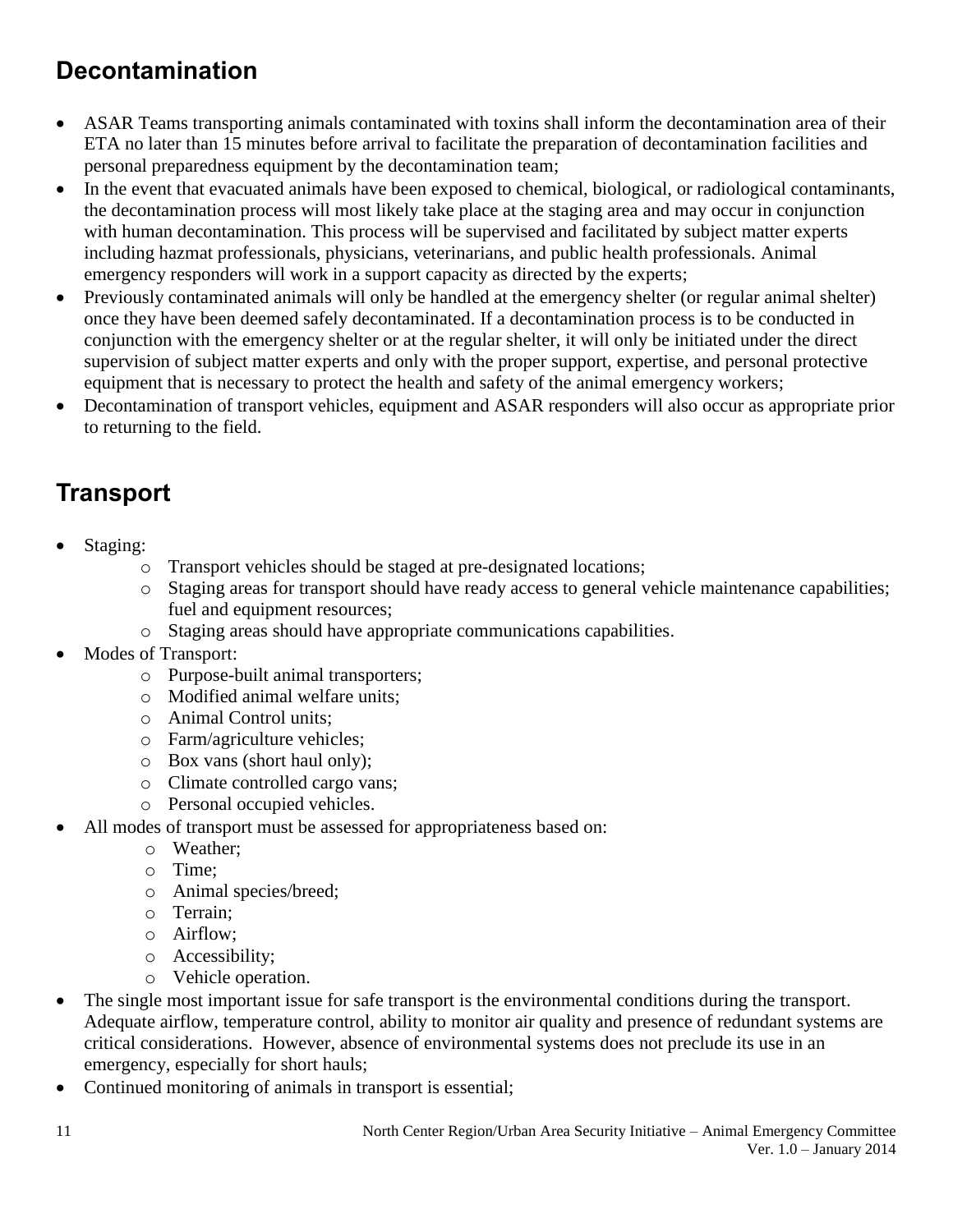ASAR transport transfer points should be established. This allows ASAR Teams to offload/handoff captured and rescued animals to transport vehicles and transport teams for immediate transport to an emergency animal shelter or veterinary clinic. Transfers in the field enables safety for animals by removing them from disaster zones and environmentally unsafe situations and facilitating faster medical care for animals pulled from the field. Transfers also enable ASAR Teams to extend their ASAR mission time in the field by eliminating the need for ASAR Teams to leave the field to transport animals;

#### <span id="page-11-0"></span>**Health Concerns**

- ASAR Teams should monitor captured animals for any signs of illness or disease and should notify the Temporary Animal Shelter Manager (TASM) immediately if something amiss is discovered. Of particular concern are zoonotic diseases that can be transmitted between animals and people and infectious diseases that can be spread quickly between animals in the shelter;
- Leather or puncture/slash resistant gloves should be worn at all times when working with animals in the field. Nitrile gloves should be worn when handling any animal suspected of being injured, diseased or contaminated and can be worn under work gloves;
- If any member of an ASAR Team is bitten, animal control must be called to complete a bite report and institute a quarantine of the animal. In most situations, a bite animal will have to be moved to a more suitable location where separation from people and other animals can be maintained;
- The ASAR/Evacuation Group Supervisor must be notified immediately if any ASAR Team member is injured. If the injury is serious or life threatening, 911 should be contacted immediately if telephone access is available. If telephone access is not available radio communications should be made immediately to Incident Command requesting immediate medical aid. An incident report shall be completed at the earliest possible opportunity and forwarded to Incident Command.

#### <span id="page-11-1"></span>**Intake**

- ASAR Teams will deliver captured animals to either the decontamination station or, if no decontamination is necessary, to the designated animal shelter intake position;
- All field documentation and identification documentation on the animal will be passed to the Shelter Manager (large animal or small animal) to assure continuity of documentation and to facilitate the reunification of owner and pet or livestock:
- Sick or aggressive animals, or animals that are otherwise not suited for the temporary shelter, will not be housed at the temporary facility. ASAR Teams may be requested to take the animal to the animal control facility, a veterinary clinic, arrange for private boarding, or if the owner is unable to make these arrangements, animal control officers will transport these animals to an appropriate location.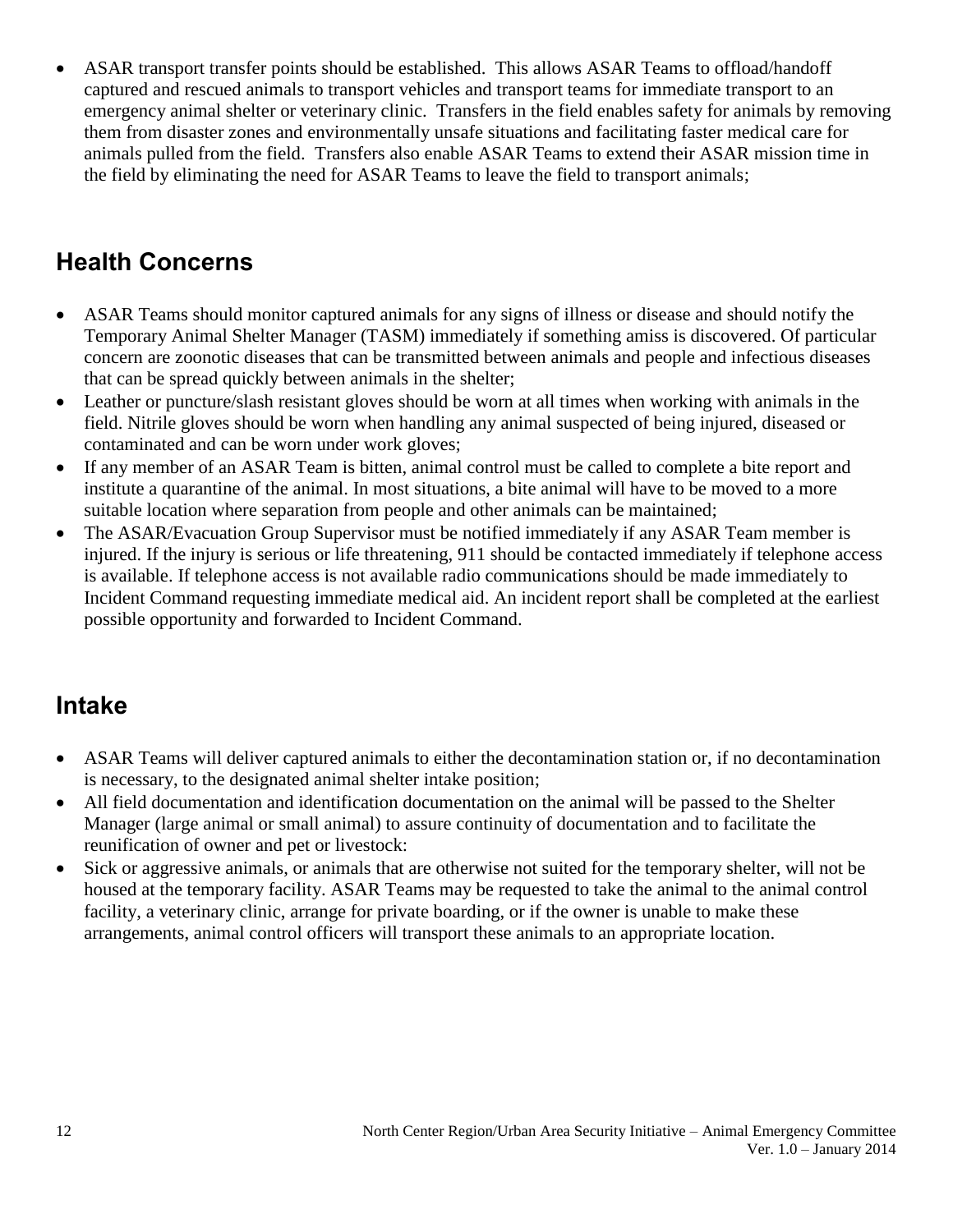#### <span id="page-12-0"></span>**Feed in Place**

- If people and their pets are requested or ordered to shelter in place in response to an emergency situation, animal emergency response personnel will provide support as needed with delivery of supplies or transportation to outside facilities if needed;
- If animals are left behind without care and owners cannot return, animal emergency response personnel will either bring the animals out upon request or will make arrangements to provide food and water on site. The course of action will be determined by the Animal Response Branch Director with authorization of the chain of command;
- The ASAR/Evacuation Group Supervisor will, in conjunction with the Animal Response Branch Director and ICS Management create a "Feed in Place" plan if appropriate. This plan will incorporate specifics regarding:
	- o Who approved the plan;
	- o Timelines for reassessing the plan (Daily? Weekly?);
	- o Geographic boundaries of the plan;
	- o Term of the plan (when will it begin and when will it end);
	- o Feed in place circuit intervals (i.e. each day? every-other day?);
	- o Criteria for access of private property if necessary;
	- o Standards for making decisions to transport "feed in place" designated animals out of the restricted zone based on animal illness, injury or owner requested rescue;
	- o Type and amount of feed required.

#### <span id="page-12-1"></span>**Spontaneous Unaffiliated Volunteers (SUVs)**

- Absent extraordinary circumstances, SUVs will **NOT** be used in field animal search and rescue operations due to liability and safety concerns;
- People wishing to assist during an emergency should be asked to consider a monetary or in-kind donation in lieu of volunteer service or should be referred to an agency that is currently accepting new volunteers. It can also be suggested that after the incident, they may wish to pursue an affiliation and training with an animal welfare organization so that in the event of another emergency, they have the training and credentials they will need to volunteer for animal emergency response;
- In the rare situation where the ASAR Team is in need of additional assistance and supplemental resources are not available, SUVs will need to fill out a volunteer waiver, provide identification and supply emergency contact information. They should be teamed with a trained ASAR responder for supervision and given tasks that do not involve field response or animal handling, i.e. providing vehicle maintenance, assisting with staging base functions, assisting with communications, etc.

#### <span id="page-12-2"></span>**Supervisory Considerations**

Provide an immediate safety message to all staff and volunteers: **Safety is the most important consideration**. Personal safety first, followed by team safety, and then public safety.

 The animal control supervisor or manager should establish contact with the law enforcement and/or fire person in charge of the situation or the Operations Chief or Incident Commander if an ICS structure has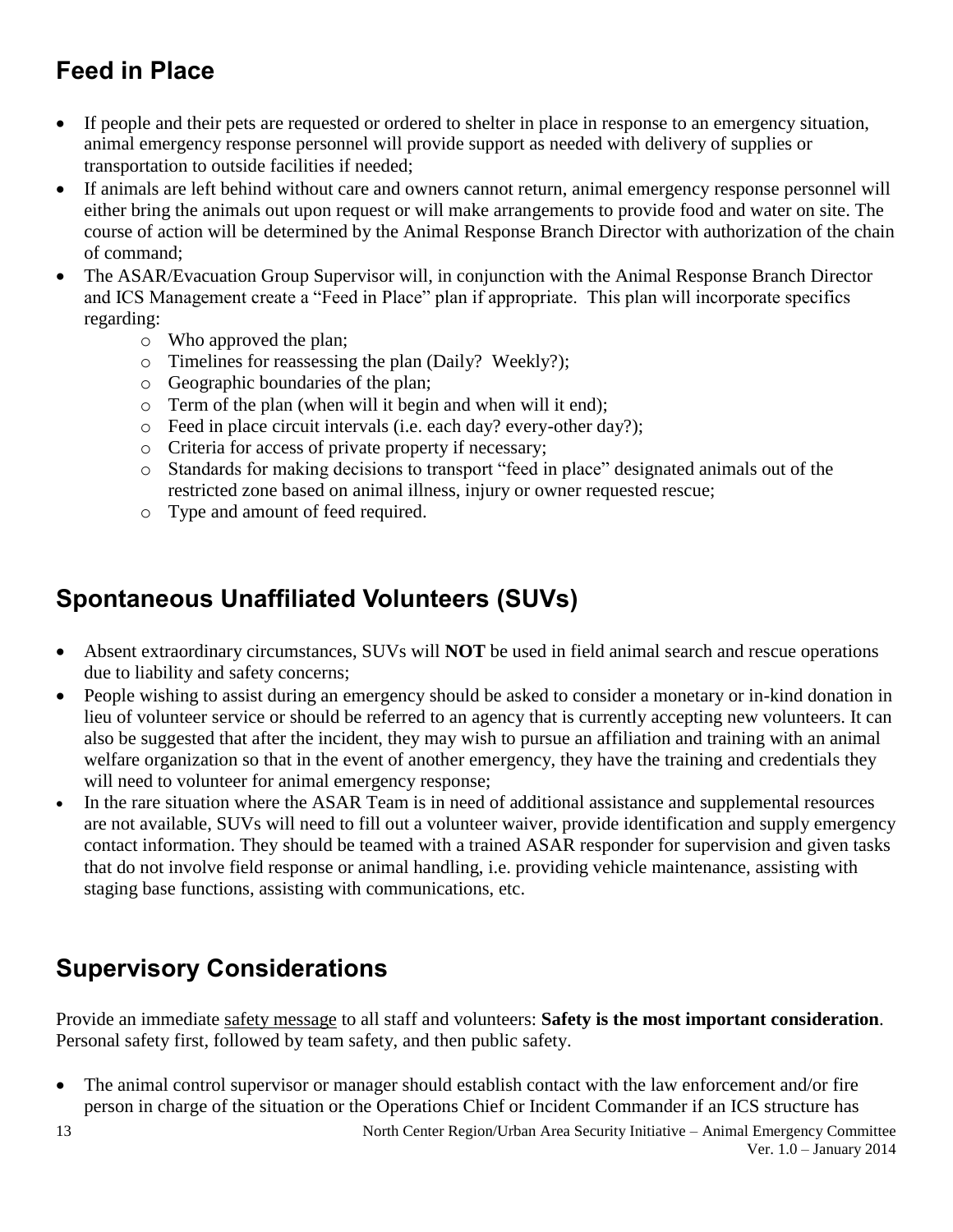been activated. Typically, the animal control supervisor or manager will fill the role as Animal Response Branch Director (ARBD).

- The media relations person (PIO or equivalent) should be contacted and asked to disseminate the following information:
	- o The EPN (reverse 911) message should advise people in the evacuation area to take pets and livestock with them or call a designated number if they need assistance with animals;
	- o Advise that a temporary animal shelter has been set up for the pets of people staying at the Red Cross shelter (if this is the case);
	- o Publicize the website and phone number for locating pet-friendly hotels/motels;
	- o Advise that the regular animal shelter is providing temporary boarding (at no charge if applicable) for pets of evacuated families that are staying with friends/family/paid lodging that cannot accommodate pets (if true);
	- o Publicize the phone number and location where requests for Animal Search and Rescue can be taken and centralized for dispatch.
- Strays or evacuated animals not with their owners should be taken to the regular animal shelter as the temporary animal shelter should be reserved for owned pets or those pets belonging to people staying at the Red Cross shelter. The temporary shelter should designate a stray and/or a "no owner present" holding area and an animal control officer can be called to transfer those animals to the regular shelter;
- The ASAR/Evacuation Group Supervisor will assure that ASAR Team members are providing good selfcare, i.e. eating healthy meals, drinking plenty of water, taking breaks, and going home for at least 12-hour downtime and recuperation;
- The ASAR/Evacuation Group Supervisor will assure that equipment, food and water supplies are available for ASAR Teams working in the field and staged in base.

#### <span id="page-13-0"></span>**Supplies and Equipment**

- All ASAR vehicles and equipment will be safety checked before deploying on a dispatched mission:
	- o Brake and tail light checks for both vehicles and trailers;
	- o Trailer floorboard checks;
	- o Tire inflation checks;
	- o Spare tire check;
	- o Crates and cages will be checked for sanitation/cleanliness;
	- o Crates and cages will be checked for sharp edges, secure latches, strength;
	- o Capture equipment will be checked for any damage.
- Suggested Equipment  $&$  Supplies
	- o Location
		- Compass (w/Mirror);
		- GPS unit with extra batteries;
		- Headlamp/flashlight with extra batteries/bulb;
		- Local area maps in large plastic bag;
		- **Personal locator beacons (if available).**
	- o Assessment
		- Marking guide;
		- Entry marking supplies spray paints/markers/paper/plastic;
		- Baggies/duct tape, note pads, writing instrument;
		- Flagging tape.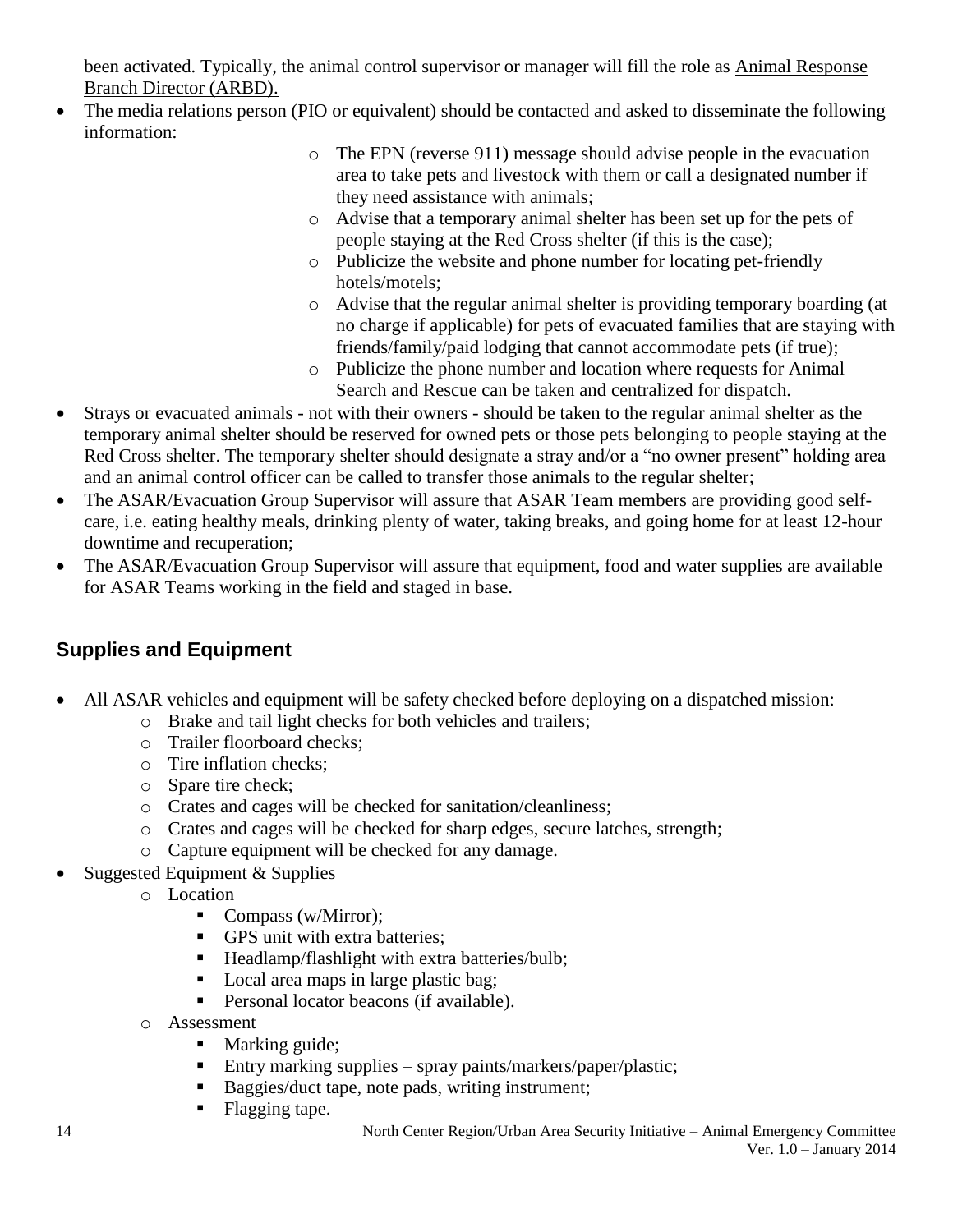- o Capture
	- Catch pole;
	- Snappy Snare;
	- Cat tongs;
	- Pole net;
	- Reptile Hook;
	- In Sling (Anderson for aerial extraction or Becker for non-aerial lifting);
	- **Bait food:**
	- **Muzzles/leashes;**
	- Humane traps;
	- Injection or pole syringes;
	- Chemical Capture equipment and drugs;
	- **Leads/halters:**
	- Portable corrals;
	- Blinds/masks;<br>• Nylon ropes;
	- Nylon ropes;
	- Tubular webbing, carabineers;
	- Pulleys with ropes;
	- Towels or blankets;
	- **Flashlight.**
- o Confinement
	- Leads:
	- **Halters:**
	- Hobbles;
	- Leashes;
	- Cages/crates/buckets;
	- Cat/bird/snake Bags;
	- Nylon rope  $(20 \text{ ft. of } 7 \text{ mm})$ ;
	- **Muzzles.**
- o Treatment
	- Water:
	- And compliant with controlled substance and licensure requirements:
		- Tranquilizer drugs;
		- Humane Euthanasia equipment and drugs (Sodium Pentobarbital);
		- Basic first aid (bandages, splints, gauze pads, rolled gauze;
		- Pain management drugs;
- o Transport
	- Animal transport vehicles (cage truck);
	- **Livestock trailers;**
	- Animal gurneys.
- o PPE (situation specific)
	- **Tyvek suits;**
	- Surgical masks;
	- N95 (or better) respirators;
	- Collapsible baton;
	- Emergency beacon (light and sound);
	- Rubber boots:
	- Kevlar/bite gloves;
	- Nitrile/latex gloves;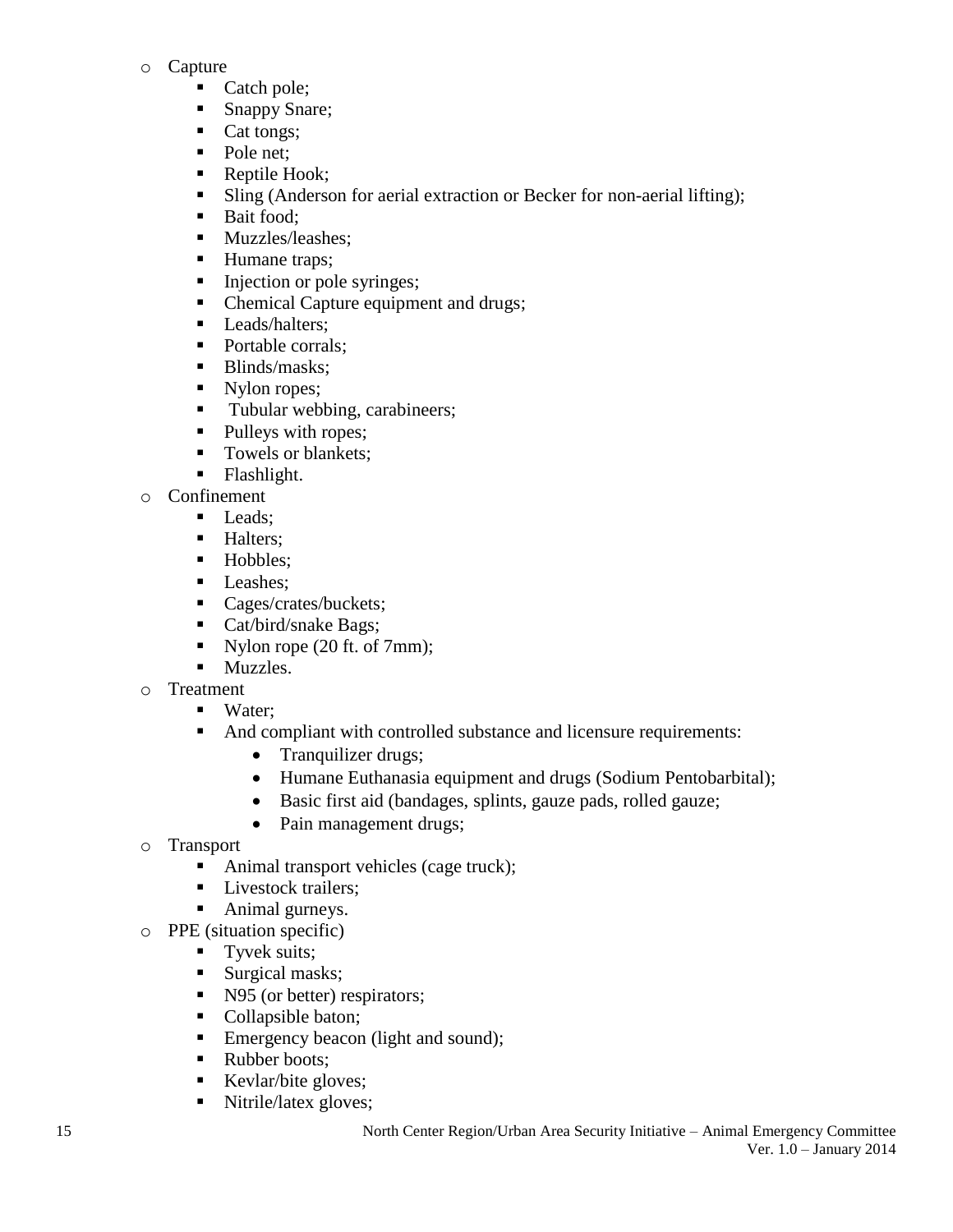- Eye protection;
- Sunscreen:
- Insect repellant;.
- Whistle;
- Bear Spray/Bear bangers;
- Ear plugs or hearing protection.
- o Communications
	- Handheld radio:.
	- **Spare radio batteries and charger;.**
	- Cell phones;
	- Cell phone chargers;
	- Nextel:
		- **Walkie-talkies or FRS/GMRS type radios and spare batteries.**
- o Documentation
	- Intake/impound forms;
	- Assessment/treatment form:
	- Final disposition or handoff (shelter in place, needs re-visit);
	- Note-taking items (pads, pencils, pens, Sharpies);
	- Packing and/or duct tape.
- o Personal Items
	- Toilet Paper in Ziploc type baggie;
	- Toothpaste  $& \text{Toothbrush};$
	- Thermal /space blanket;
	- Waterless hand cleaner/sanitizer, baby wipes;
	- Deodorant;
	- $\blacksquare$  Brush/comb:
	- Feminine sanitary products and plastic Ziploc;
	- Sunglasses:.
	- Spare prescription glasses;
	- **Personal Meds (inform fellow team-members of relevant medical conditions!:.**
	- **Shaving supplies.**
- o Clothing pack according to season and locale
	- Baseball or wide brimmed hat for insect, sun and rain protection;
	- Long sleeve shirt;
	- Long pant;
	- Rain jacket;
	- Thin leather gloves;
	- **Underwear**
	- Socks (thin and thick at least two sets of each);
	- Gaiters;
	- Waterproof hiking boots.
- o Survival
	- Multi-tool;
	- Pocket knife.
	- Hatchet/sheath knife;
	- Matches (waterproof) and fire starter;
	- Candle:
	- Water purification tablets;
	- Space blanket;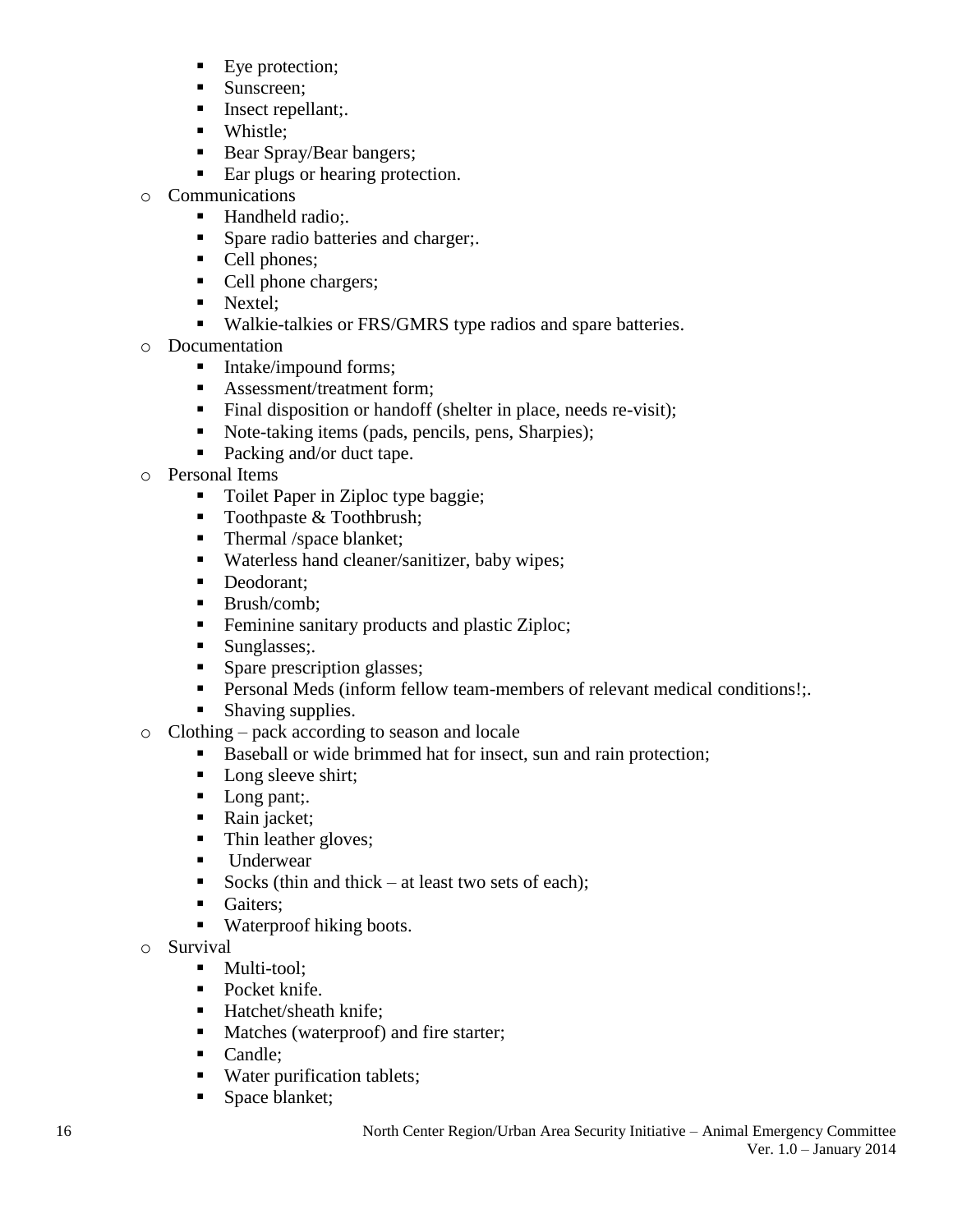- Bear spray and/or bear bangers;
- Flare:
- Duct tape;
- Safety pins;
- Large orange garbage bag;
- $\sim$  \$2.00 in change.

o Food

- 2 liter water bottle;
- $\blacksquare$  Trail mix:
- **Instant oatmeal;**
- **Energy bars:**
- MRE's or IMP's (foods that do not require cooking);
- Dehydrated meals/soups mixes;
- Personal stove/fuel;
- Cooking pot;
- $\blacksquare$  Mess kit:
- Powdered drink:
- **Fruit leather.**
- o Shelter
	- **Tarp**;
	- Tube tent;
	- **Space blanket (see Survival);**
	- Ground pad (ie. thermorest or ensolite);
	- Parachute cord  $(50')$ ;
	- Spare stuff sacks.
- o First Aid Kit
	- Good quality Outdoorsman model.
- o Additional supplies for possible Equine Rescue
	- Anderson Sling (FOAL, SMALL, LARGE);
	- Helicopter cable and webbing, carabineers, Becker sling;
	- Rescue sled- straps-handles, rigging.

#### <span id="page-16-0"></span>**Field Euthanasia**

- Field Euthanasia must be carried out by a licensed veterinarian or law enforcement officer;
- Any animal control officer or law enforcement officer may lawfully euthanize or cause to be euthanized, any animal in his or her charge when, in the judgment of the animal control officer or law enforcement officer and in the opinion of a licensed veterinarian, the animal is experiencing extreme pain or suffering or is severely injured past recovery, severely disabled past recovery, or severely diseased past recovery. In the event a licensed veterinarian is not available, the animal may be euthanized if, by the written certificate of two persons, one of whom may be selected by the owner if the owner so requests, called to view the animal in the presence of the animal control officer, the animal appears to be severely injured past recovery, severely disabled past recovery, severely diseased past recovery or unfit for any useful purpose (C.R.S. 35- 42-110);
- If the animal is in pain or suffering but not at the point of death:
	- o *Immediately* consult with a veterinarian to determine if palliative measures can be taken while attempts are made to contact the owner *and* establish what time frame would be humane and appropriate given the circumstances;